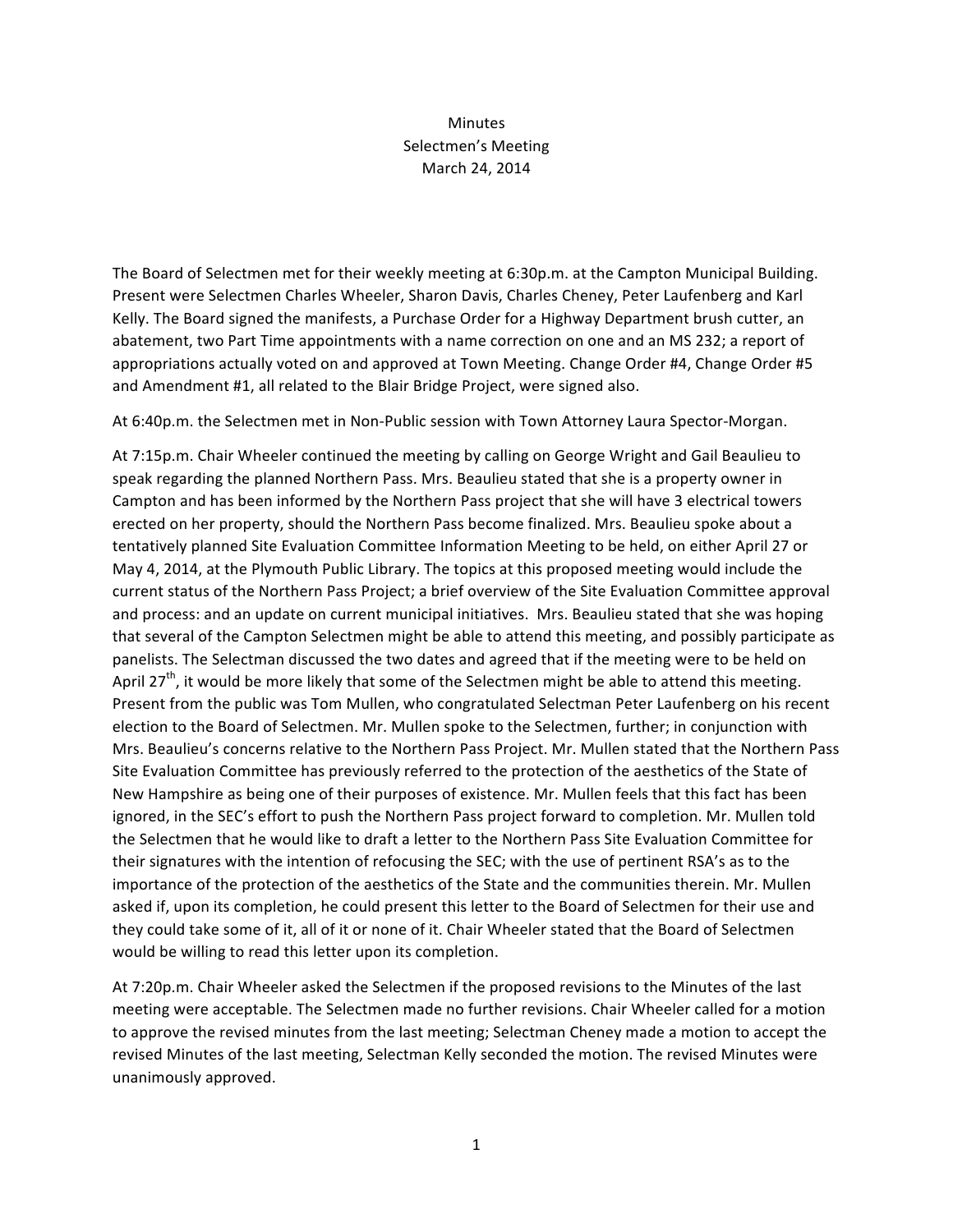Chair Wheeler then called on Ann Marie to review the Correspondence. Ann Marie spoke regarding the letter the Town had received from Plodzik & Sanderson Professional Association, Accountants and Auditors. The purpose of this letter is to outline the services that Plodzik & Sanderson will be providing, to the Town of Campton, during their audit and their requirements of the Town during this audit. They will audit the financial statements of the governmental activities, each major fund, and the aggregate remaining fund information, including the related notes to the financial statements, which collectively comprise the basic financial statements, of the Town of Campton for the year of 2013. Chair Wheeler and Selectman Davis signed the contract provided.

Next Ann Marie spoke about the letter from Arnold M. Graton Associates. This letter provides a detailed description of the work planned for the month of April. The completion of this planned work is completely dependent upon the weather. Ann Marie stated that the onsite work, had re- started last week, after the Winter Shutdown ended. Chair Wheeler asked when the expected completion date was, Ann Marie stated the end of May, however if the weather was inclement, the middle of June. Selectman Laufenberg asked if there was any construction apparatus still in the river, this would be a concern in the event of ice jams due to spring thaw. Ann Marie stated there were no such items in the river. She stated that there had been a successful onsite meeting last week regarding the fireproofing. Ann Marie stated that the deck boards will be going in soon and that the bills, resulting from this will be going up. Ann Marie stated that the funds for this are in place. Ann Marie stated that Craig Keeney and Kelly Bolger will be at next week's Selectmen's meeting; to bring updates to the Selectmen on a weekly basis, as before the Winter Shutdown.

Ann Marie then spoke about the form letter Commerford, Nieder & Perkins will be mailing out to owners of apartment buildings and commercial businesses in Campton. The form letter requests pertinent information about the property, in order to complete the process of updating assessed values, accurately. Commerford, Nieder & Perkins is using the income approach to the assessment; if CNP determines that the income information provided is accurate, the assessment process will make allowances for owners with lower revenues. However, if the income information is not accurate or not given, the assessment of said property will be at market value. Selectman Cheney asked Ann Marie about the manner in which CNP certifies the income information. Ann Marie stated that this verification is done through financial statements and Auditors reports. Ann Marie stated that she and Ellie Dewey each have a new computer. A representative from Certified Computers Systems installed Ellie's computer on Monday March  $24^{th}$ . The new computers were needed because these computers had Windows XP, which Microsoft will not support after April 8, 2014 as it will be susceptible to viruses. Ann Marie stated that Avitar is working on extracting data from the Vision Program; the goal is to mesh as much information from Vision to substantially reduce the amount of data that will need to be entered manually at the time of the ReVal. The final goal is to be able to have the spring bills done on Avitar.

Ann Marie spoke regarding the letter the Town received from the Town of Lincoln. This letter serves as the Formal Notice of Submission to the Lincoln Planning Board for the approval of a Telecommunications Tower. Although the Town of Campton is not affected by this proposed tower, the Town of Lincoln is sending this letter as a part of their own procedure to notify other towns of development.

Ann Marie spoke about two emails forwarded to her by Hannah Joyce. The first email, sent by Mary Poesse at North Country Council, contained information regarding the program created by Federal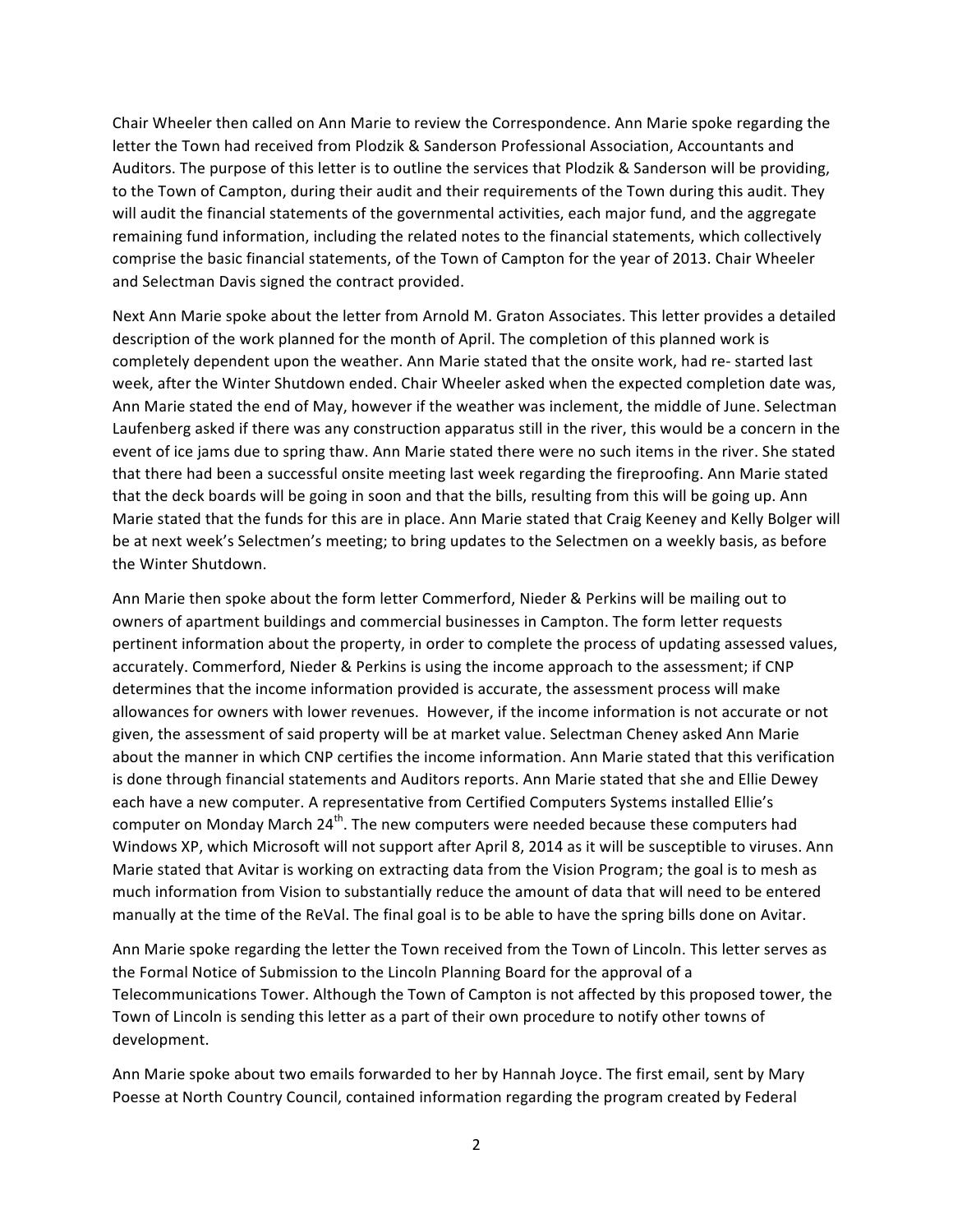Legislation known as the Transportation Alternatives Program. The North Country Council wants to inform the Campton community that NHDOT has reported that they are most likely opening a funding round this spring or summer, with project selection anticipated for this fall or winter. North Country Council is working on developing some of the information necessary for this grant opportunity. The purpose of the second email was to inform rural communities, in NH, about the availability of a grant opportunity known as the Rural Community Design Challenge. The grant of  $$7k + $35k$  is for revitalization, transportation, preservation, agriculture or affordable housing. NCC encourages interested parties to contact NCC with any further questions they may have, regarding information about this potential grant opportunity.

Ann Marie continued correspondence with a letter the Town received from Municibid. Municibid is a company that provides a way for Municipal agencies to sell their surplus items, via online auctions, at no cost the seller. Chair Wheeler and Selectman Cheney asked that Ann Marie forward this information to them.

Ann Marie spoke about an email she received from Geoffrey Sewake, a Regional Planner at North County Council. Mr. Sewake is looking for a space, hopefully in Campton, to hold a scenic byways workshop. Mr. Sewake states the workshop will be used for the community to identify resources in the area, including Thornton and Waterville Valley. The proposed date for this workshop is April 28<sup>th</sup> from 4:30p.m. to 5:30p.m. The Selectmen agreed that the community room at the Campton Municipal building could be used, for this workshop, provided the workshop was finished prior to the Selectmen's Meeting at 6:30p.m.

Ann Marie stated that she had an ad put on the Town's website, for the position of Trustee of the Trust Funds. Ann Marie stated that Mrs. Hannrahan was interested in this position.

Ann Marie spoke next about the notice the Town received from NH DOT. This notice states that there may be a change in the process for DOT physical exams. There will be a meeting about this matter at the NH Motor Transport Training Room, 19 Henniker Street in Concord on April 17<sup>th.</sup> The possible changes for employers and employees will be discussed. Effective May, 21, 2014 only physicians, Nurse Practitioners, Physicians or Chiropractors who are federally certified may conduct DOT exams.

Ann Marie then showed the Selectmen the pictures of the pump well house and the plow/sand truck at Beebe River that Pump Systems, Inc. provided her with. Pump Systems has stated that the Town will have to make sure that the right of way to the pump house is plowed and kept clear as needed. The Selectmen discussed the responsibility of plowing; Selectman Davis stated that the Beebe River residents should be responsible for the costs of the plowing. Selectman Cheney stated that residents of Beebe River had spoken to him regarding their uncertainty; about their actual costs for all of these changes to their water and sewage systems.

Ann Marie spoke next about the fax she received from the Department of Labor. This fax restated the fact that the Town had been granted an extension to update the written Safety and Health Program manual. The violations in the Town Clerk/ Tax Collectors Office were described, again, as being "housekeeping" violations that must be corrected by May 1, 2014. This fax was sent in response to the Town's request for a more specific listing of the violations in the Town Clerk/Tax Collectors Office. The Selectmen expressed their disappointment with this fax and its lack of specificity, Chair Wheeler stated that he will address this issue.